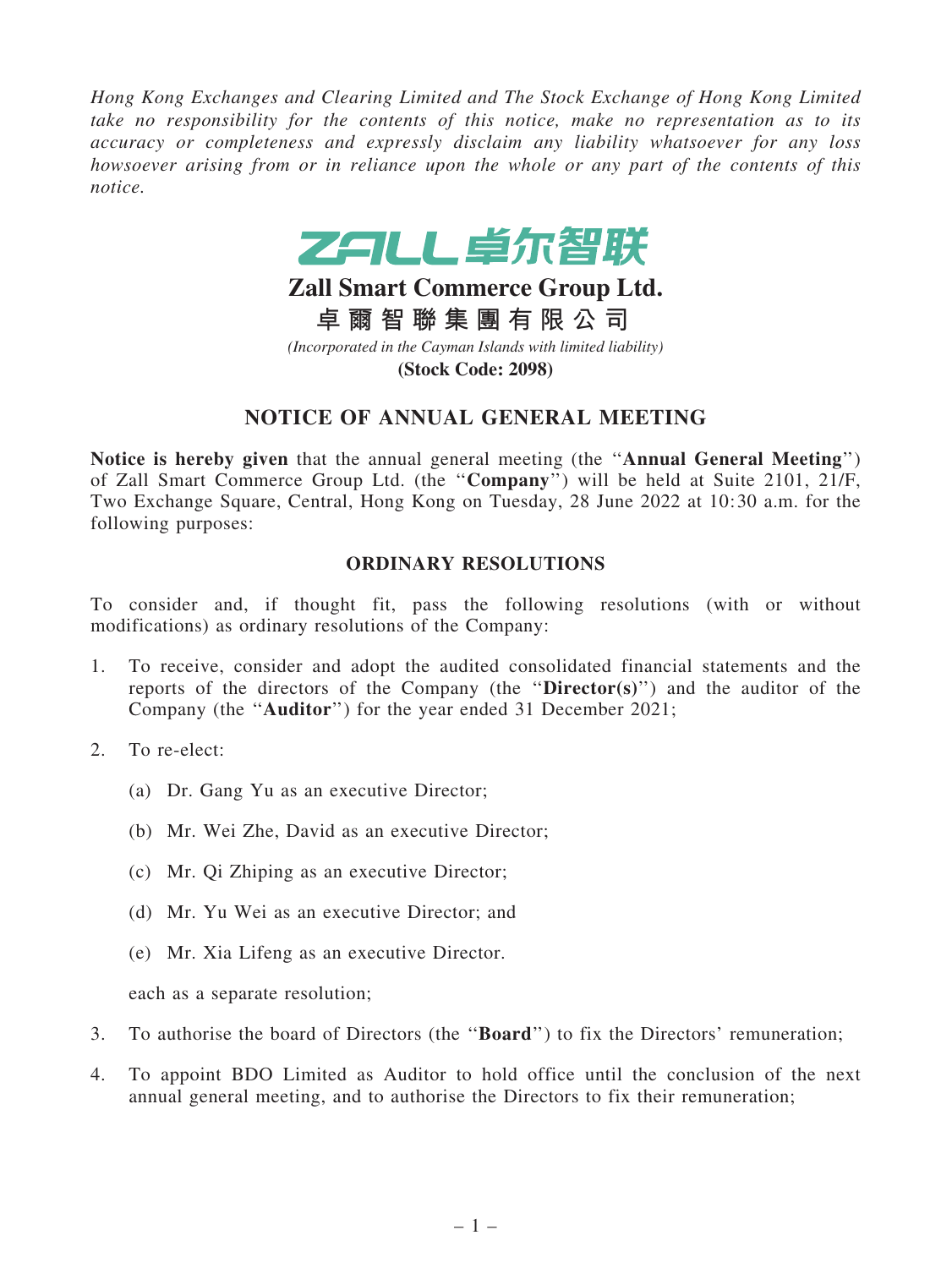5. To consider and, if thought fit, pass the following resolution as an ordinary resolution of the Company:

### ''THAT:

- (a) subject to paragraph (c) below, the exercise by the Directors during the Relevant Period (as hereinafter defined) of all the powers of the Company to allot, issue or otherwise deal with additional shares in the capital of the Company (the ''Shares'') and to make or grant offers, agreements and options and rights of exchange or conversion which might require the exercise of such powers be and is hereby generally and unconditionally approved;
- (b) the approval in paragraph (a) shall be in addition to any other authorisation given to the Directors and shall authorise the Directors during the Relevant Period to make or grant offers, agreements, options and rights of exchange or conversion which might require the exercise of such powers after the end of the Relevant Period;
- (c) the aggregate number of Shares allotted or agreed conditionally or unconditionally to be allotted (whether pursuant to an option or otherwise) by the Directors pursuant to the approval in paragraph (a), otherwise than pursuant to (i) a Rights Issue (as hereinafter defined); (ii) the share option scheme of the Company; (iii) any scrip dividend or similar arrangement providing for the allotment of shares in lieu of the whole or part of a dividend on shares of the Company in accordance with the articles of association of the Company; (iv) any specific authority granted or to be granted by the shareholders of the Company in general meeting(s), shall not exceed 20% of the total number of Shares in issue as at the date of passing this resolution, and the said approval shall be limited accordingly; and
- (d) for the purposes of this resolution:

"Relevant Period" means the period from the passing of this resolution until whichever is the earliest of:

- (i) the conclusion of the next annual general meeting of the Company;
- (ii) the expiration of the period within which the next annual general meeting of the Company is required by the articles of association of the Company or any applicable laws to be held; and
- (iii) the date upon which the authority set out in this resolution is revoked or varied by way of ordinary resolution of the Company in general meeting; and

"Rights Issue" means an offer of shares open for a period fixed by the Directors to holders of ordinary shares on the register of members of the Company on a fixed record date in proportion to their then holdings of such shares (subject to such exclusion or other arrangements as the Directors may deem necessary or expedient in relation to fractional entitlements or having regard to any restrictions or obligations under the laws of, or the requirements of any regulatory body or any stock exchange in, any territory outside Hong Kong).'';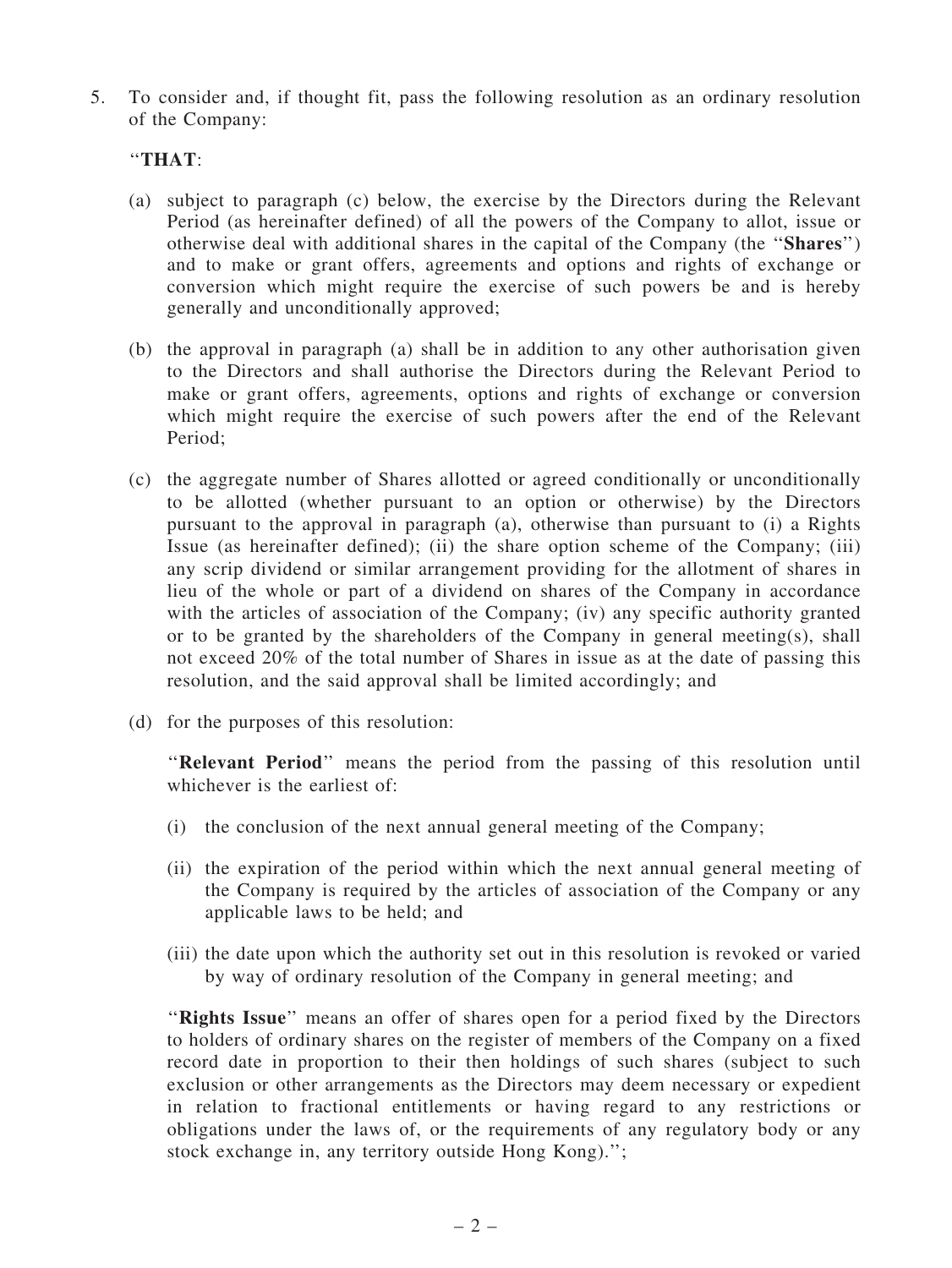6. To consider and, if thought fit, pass the following resolution as an ordinary resolution of the Company:

### ''THAT:

- (a) subject to paragraph (c) below, the exercise by the Directors during the Relevant Period (as hereinafter defined) of all the powers of the Company to buy back Shares on The Stock Exchange of Hong Kong Limited (the ''Stock Exchange'') or on any other stock exchange on which the Shares may be listed and recognised by the Securities and Futures Commission of Hong Kong and the Stock Exchange for this purpose, subject to and in accordance with all applicable laws, including The Codes on Takeovers and Mergers and Share Buy-back and the requirements of the Rules Governing the Listing of Securities on the Stock Exchange as amended from time to time, be and is hereby generally and unconditionally approved;
- (b) the approval in paragraph (a) shall be in addition to any other authorisation given to the Directors and shall authorise the Directors on behalf of the Company during the Relevant Period to procure the Company to buy back its Shares at a price determined by the Directors;
- (c) the total number of the Shares which are authorised to be bought back by the Directors pursuant to the approval in paragraph (a) above shall not exceed 10% of the total number of Shares in issue as at the date of passing this resolution, and the said approval shall be limited accordingly; and
- (d) for the purposes of this resolution:

"Relevant Period" means the period from the passing of this resolution until whichever is the earliest of:

- (i) the conclusion of the next annual general meeting of the Company;
- (ii) the expiration of the period within which the next annual general meeting of the Company is required by the articles of association of the Company or any applicable laws to be held; and
- (iii) the date on which the authority set out in this resolution is revoked or varied by way of ordinary resolution of the Company in general meeting.'';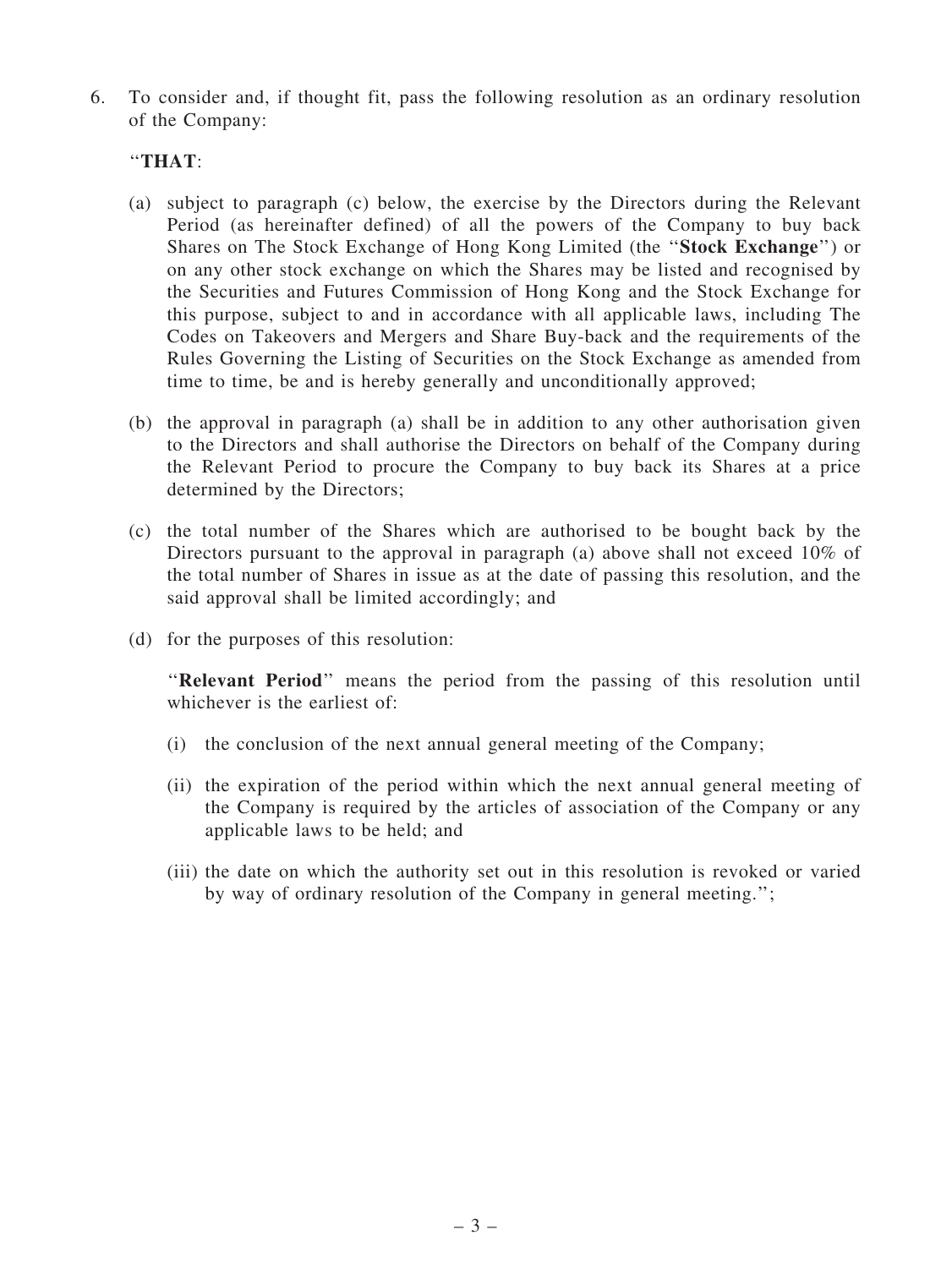7. To consider and, if thought fit, pass the following resolution as an ordinary resolution of the Company:

''THAT conditional upon the passing of resolutions nos. 5 and 6 above, the general mandate granted to the Directors pursuant to resolution no. 5 be and is hereby extended by the addition thereto of an amount representing the number of Shares bought back by the Company under the authority granted pursuant to resolution no. 6, provided that such amount shall not exceed 10% of the total number of Shares in issue as at the date of passing this resolution.''

#### SPECIAL RESOLUTION

8. To consider and, if thought fit, to pass with or without amendments, the following resolution as a special resolution of the Company:

''THAT the amended and restated articles of association of the Company (the ''New Articles of Association'') (a copy of which has been produced to this meeting and marked "A" and initialed by the chairman of this meeting for the purpose of identification) be and is hereby approved and adopted as the new articles of association of the Company in substitution for and to the exclusion of the existing articles of association of the Company immediately upon close of this meeting and that any one Director or officer of the Company be and is hereby authorised to do all things necessary to implement the adoption of the New Articles of Association of the Company.''

> By Order of the Board Zall Smart Commerce Group Ltd. Yan Zhi *Co-chairman*

Hong Kong, 20 May 2022

*Notes:*

- (1) A member entitled to attend and vote at the above meeting may appoint one or, if he holds two or more shares, more proxies to attend and vote instead of him. A proxy need not be a member of the Company.
- (2) Where there are joint holders of any Share, any one of such joint holder may vote, either in person or by proxy, in respect of such Share as if he were solely entitled thereto, but if more than one of such joint holders be present at the meeting, the vote of the senior who tenders a vote, whether in person or by proxy, shall be accepted to the exclusion of the votes of the other joint holders, and for this purpose seniority shall be determined by the order in which the names stand in the register of members of the Company in respect of the joint holding.